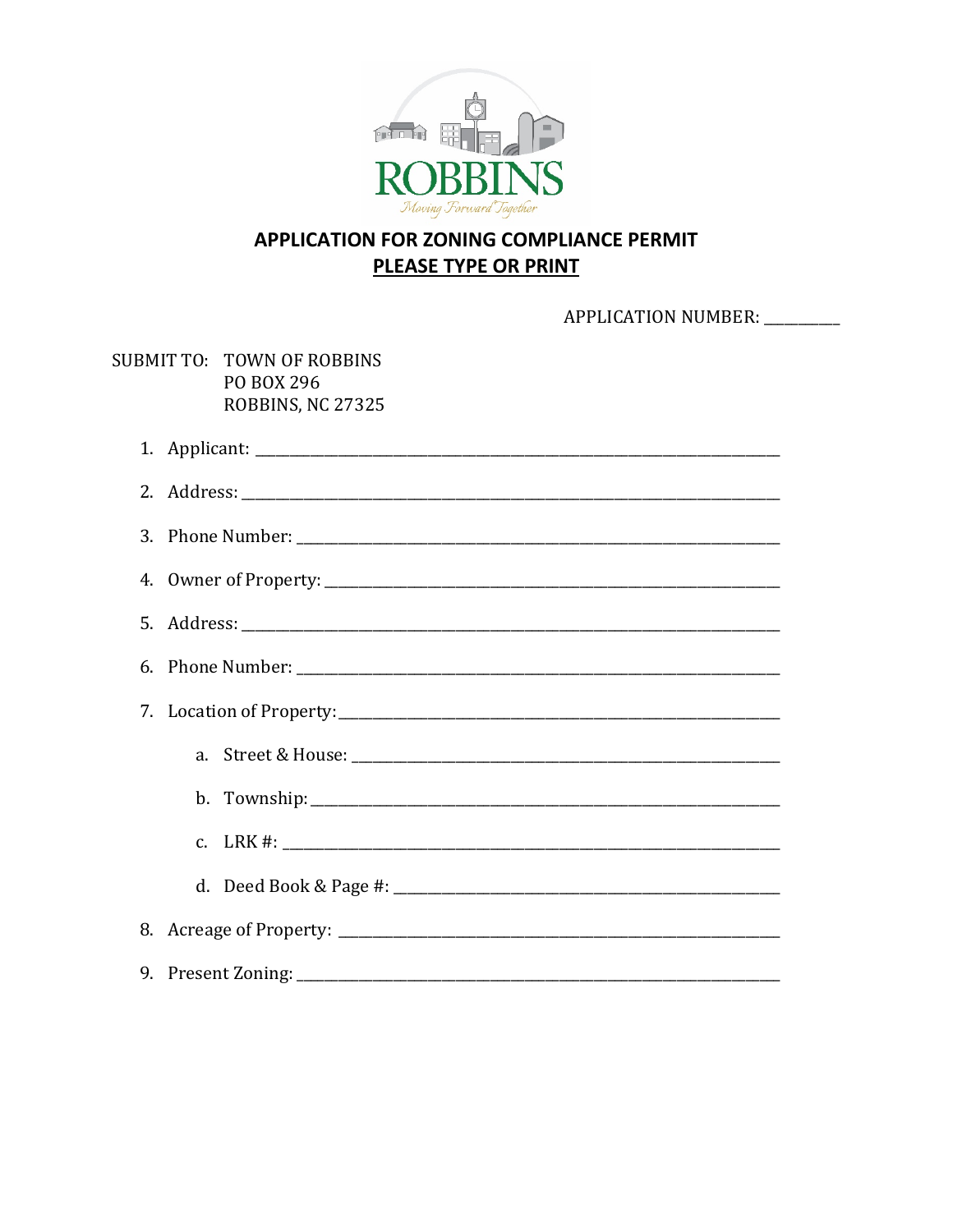10. Additional Information:

Attach two (2) copies of a plan or map showing the following in sufficient detail to enable the Zoning Administrator to ascertain whether the proposed activity is in conformance with the zoning ordinance.

SUCH PLAN OR MAP SHALL:

- 1. Be: (a) In black and white (b) on  $8 \frac{1}{2}$  X 11" paper (c) drawn to scale
- 2. The shape and dimensions of the lot on which the proposed building or use is to be erected or conducted
- 3. The location of said lot with respect or adjacent right-of-way
- 4. The shape, dimensions, and location of all buildings, existing and proposed, on the said lot
- 5. The nature of the proposed use of the building or land, including the extent and location of use on the said lot
- 6. The location and dimensions of off-street parking and loading space and the means of ingress and egress to such space; and
- 7. Any other information which the Administrative Officer may deem necessary for consideration in enforcing the provisions of the Ordinance.

A fee, set by the Town of Robbins Board of Commissioners, shall be charged for the processing of such application. The adopted fee schedule shall be posted in the Town Clerk's Office.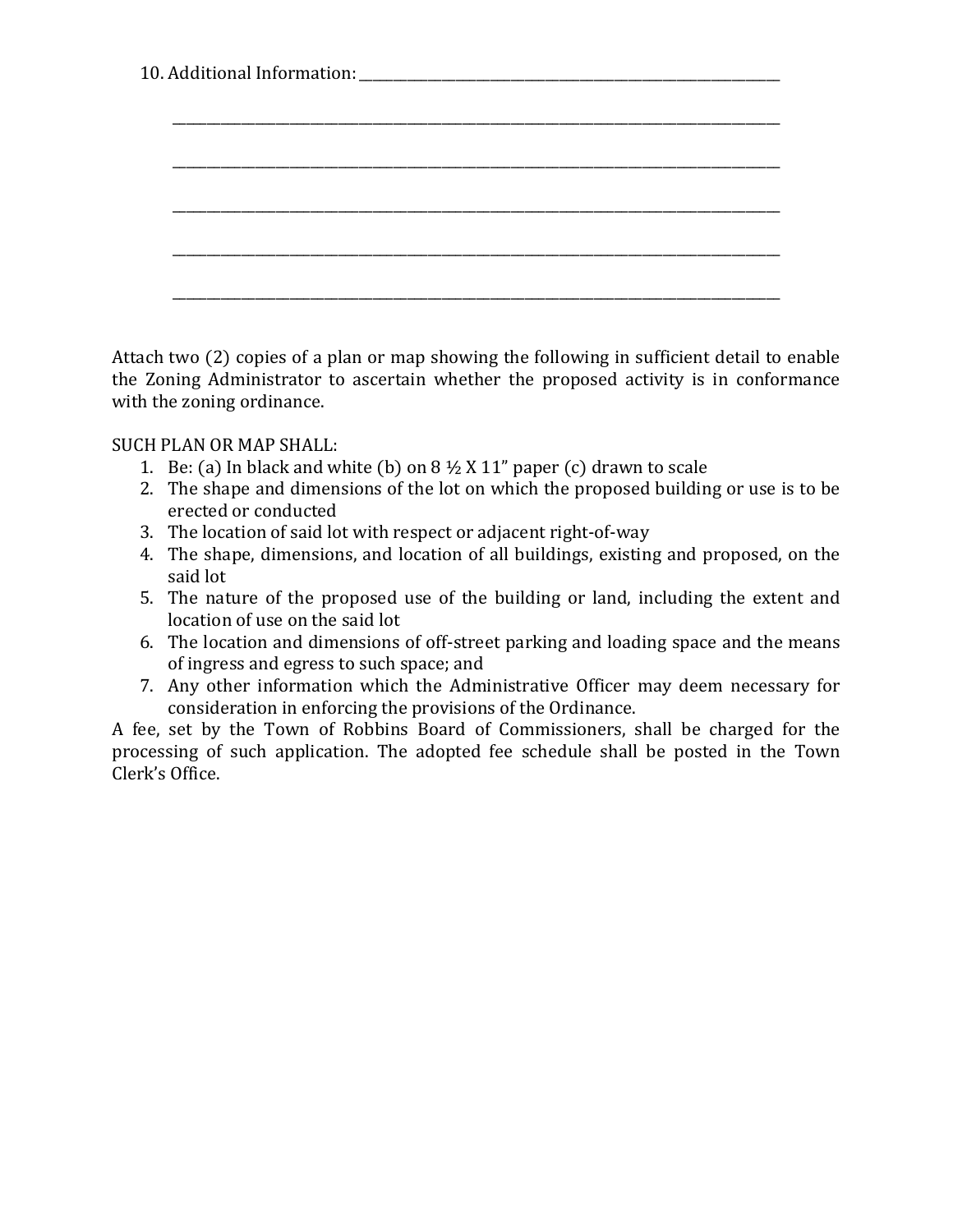The following acreage/scale comparisons will give the applicant an idea about the scale needed to show various sized parcels on 8 ½ X 11" paper.

> 10 acres or less  $-1" = 400'$ Between 10 acres and 30 acres  $-1" = 600'$ 30 acres or more – 1" – 1000'

11. The proposed building/mobile is to be used for: \_\_\_\_\_\_\_\_\_\_\_\_\_\_\_\_\_\_\_\_\_\_\_\_\_\_\_\_

\_\_\_\_\_\_\_\_\_\_\_\_\_\_\_\_\_\_\_\_\_\_\_\_\_\_\_\_\_\_\_\_\_\_\_\_\_\_\_\_\_\_\_\_\_\_\_\_\_\_\_\_\_\_\_\_\_\_\_\_\_\_\_\_\_\_\_\_\_\_\_\_\_\_\_\_\_\_\_\_\_\_\_\_\_\_\_\_\_\_\_\_\_\_\_\_

12. Accessory Building:  $\Box$ 

13. Other: \_\_\_\_\_\_\_\_\_\_\_\_\_\_\_\_\_\_\_\_\_\_\_\_\_\_\_\_\_\_\_\_\_\_\_\_\_\_\_\_\_\_\_\_\_\_\_\_\_\_\_\_\_\_\_\_\_\_\_\_\_\_\_\_\_\_\_\_\_\_\_\_\_\_\_\_\_\_\_\_\_\_\_\_

\_\_\_\_\_\_\_\_\_\_\_\_\_\_\_\_\_\_\_\_\_\_\_\_\_\_\_\_\_\_\_\_\_\_\_\_\_\_\_\_\_\_\_\_\_\_\_\_\_\_\_\_\_\_\_\_\_\_\_\_\_\_\_\_\_\_\_\_\_\_\_\_\_\_\_\_\_\_\_\_\_\_\_\_\_\_\_\_\_\_\_\_\_\_\_\_

\_\_\_\_\_\_\_\_\_\_\_\_\_\_\_\_\_\_\_\_\_\_\_\_\_\_\_\_\_\_\_\_\_\_\_\_\_\_\_\_\_\_\_\_\_\_\_\_\_\_\_\_\_\_\_\_\_\_\_\_\_\_\_\_\_\_\_\_\_\_\_\_\_\_\_\_\_\_\_\_\_\_\_\_\_\_\_\_\_\_\_\_\_\_\_\_

I, hereby certify that I, the undersigned, making an application on behalf of and with the full authority of \_\_\_\_\_\_\_\_\_\_\_\_\_\_\_\_\_\_\_\_\_\_\_\_\_\_\_\_\_\_ Owner(s), of property and that the statements herein are true and correct to the best of my knowledge.

\_\_\_\_\_\_\_\_\_\_\_\_\_\_\_\_\_\_\_\_\_\_\_\_\_\_\_\_\_\_\_ \_\_\_\_\_\_\_\_\_\_\_\_\_\_\_\_\_\_\_\_\_\_\_\_ Applicant Date

Office Use Only: Date Received: \_\_\_\_\_\_\_\_\_\_\_\_\_\_\_\_\_\_\_\_\_\_\_\_\_\_\_\_\_\_\_\_\_\_\_\_\_\_\_

Date Approved: \_\_\_\_\_\_\_\_\_\_\_\_\_\_\_\_\_\_\_\_\_\_\_\_\_\_\_\_\_\_\_\_\_\_\_\_\_\_

Approved By: \_\_\_\_\_\_\_\_\_\_\_\_\_\_\_\_\_\_\_\_\_\_\_\_\_\_\_\_\_\_\_\_\_\_\_\_\_\_\_\_

Zoning Permit Number: